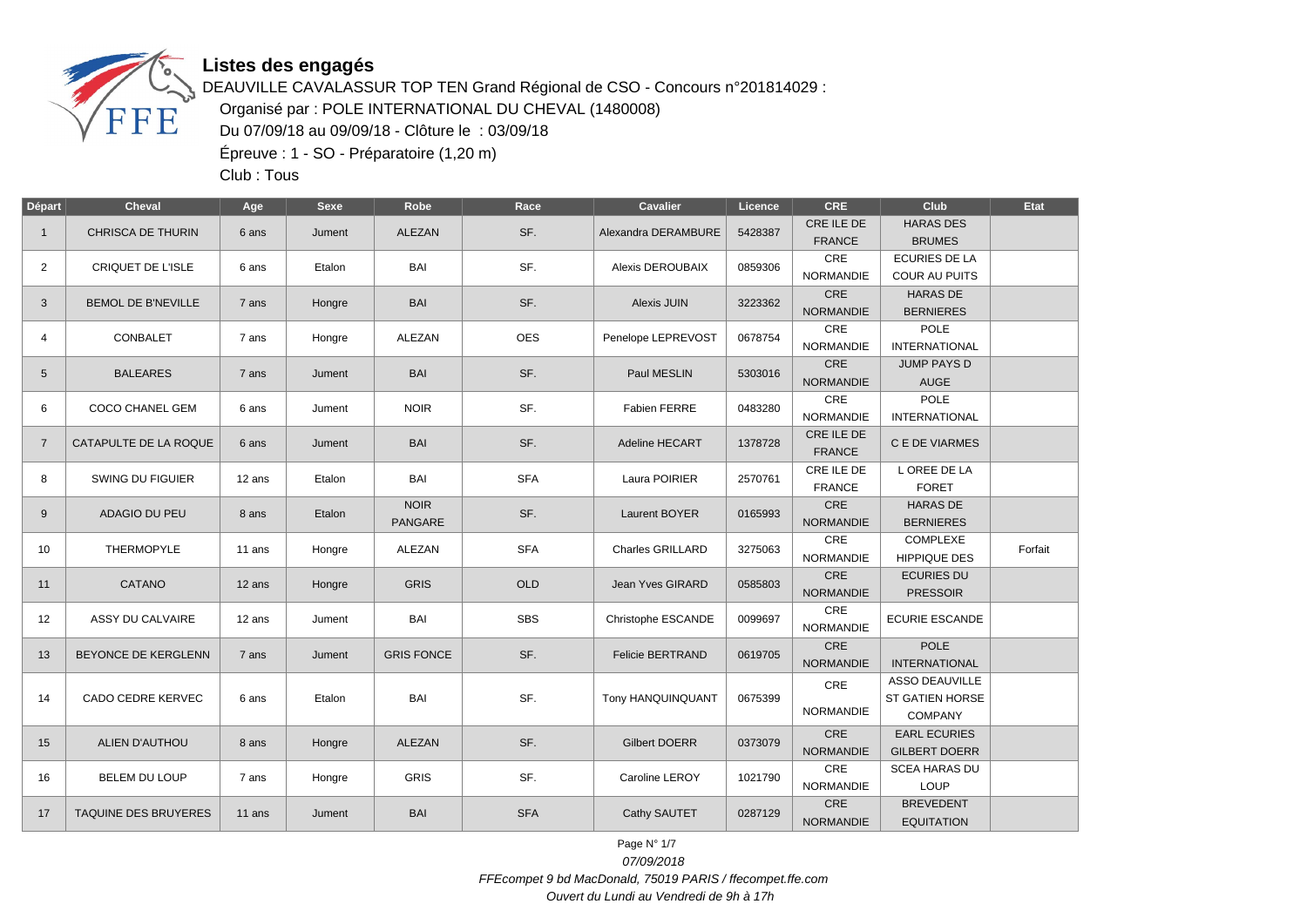

| <b>Départ</b> | <b>Cheval</b>            | Age    | <b>Sexe</b> | Robe                          | Race        | <b>Cavalier</b>                 | Licence | <b>CRE</b>                     | Club                                         | Etat |
|---------------|--------------------------|--------|-------------|-------------------------------|-------------|---------------------------------|---------|--------------------------------|----------------------------------------------|------|
| 18            | <b>BAODELABIGARDERIE</b> | 7 ans  | Etalon      | <b>BAI</b>                    | SF.         | <b>Francois GRILLARD</b>        | 0038410 | <b>CRE</b><br><b>NORMANDIE</b> | <b>HARAS D ARAGON</b>                        |      |
| 19            | <b>CORN'S SURPRICE</b>   | 8 ans  | Hongre      | <b>BAI</b>                    | <b>NRPS</b> | Sophie LAROZE                   | 3479845 | CRE<br><b>NORMANDIE</b>        | JUMP PAYS D<br><b>AUGE</b>                   |      |
| 20            | <b>EMANUEL</b>           | 9 ans  | Hongre      | <b>BAI</b>                    | <b>KWPN</b> | Roxane BIDAUD                   | 1136984 | CRE<br><b>NORMANDIE</b>        | <b>ECURIES DE</b><br><b>BASSENEVILLE</b>     |      |
| 21            | AMIRA DES BRUYERES       | 8 ans  | Jument      | <b>ALEZAN</b>                 | SF.         | Benjamin GHELFI                 | 0306475 | CRE<br><b>NORMANDIE</b>        | <b>SNC GHELFI</b>                            |      |
| 22            | <b>VOLTE DE LA ROQUE</b> | 9 ans  | Jument      | <b>NOIR</b><br><b>PANGARE</b> | SF.         | <b>Charlotte HERMON</b>         | 2210851 | CRE<br><b>NORMANDIE</b>        | <b>ECURIE DE</b><br><b>MORAN</b>             |      |
| 23            | <b>SAVEUR DES CHAMPS</b> | 12 ans | Jument      | <b>BAI FONCE</b>              | <b>CS</b>   | Romain BOUET                    | 2897732 | CRE<br><b>NORMANDIE</b>        | <b>ECURIE DE</b><br><b>MORAN</b>             |      |
| 24            | <b>CASTEL DU PLESSIS</b> | 6 ans  | Hongre      | <b>BAI</b>                    | SF.         | <b>Alexis DEROUBAIX</b>         | 0859306 | CRE<br><b>NORMANDIE</b>        | <b>ECURIES DE LA</b><br><b>COUR AU PUITS</b> |      |
| 25            | ARKTIKA SAINT PAER       | 8 ans  | Jument      | BAI                           | SF.         | Ninon DECAQUERAY                | 2720704 | CRE<br><b>NORMANDIE</b>        | LA MANGEOIRE                                 |      |
| 26            | <b>PASTO</b>             | 15 ans | Hongre      | <b>ALEZAN</b><br><b>BRULE</b> | <b>SFA</b>  | Jean Charles<br><b>COURTOIS</b> | 0704769 | CRE<br><b>NORMANDIE</b>        | <b>ECURIES DE LA</b><br>SABLONNIERE          |      |
| 27            | <b>GOLDRUSH DLN</b>      | 7 ans  | Hongre      | <b>NOIR</b><br><b>PANGARE</b> | <b>KWPN</b> | Emilie JOULIA                   | 0333096 | CRE ILE DE<br><b>FRANCE</b>    | <b>SYLVAIN</b><br><b>MISRAOUI</b>            |      |
| 28            | ALL WAY DE BONCOURT      | 8 ans  | Etalon      | <b>BAI</b>                    | SF.         | Coralie GRUET                   | 5663675 | CRE<br><b>NORMANDIE</b>        | <b>POLE</b><br><b>INTERNATIONAL</b>          |      |
| 29            | <b>TALISA LS</b>         | 9 ans  | Jument      | <b>BAI</b>                    | <b>OES</b>  | Philippe<br><b>VANDERLYNDEN</b> | 0075391 | CRE<br><b>NORMANDIE</b>        | POLE<br><b>INTERNATIONAL</b>                 |      |
| 30            | <b>BIMBO</b>             | 7 ans  | Jument      | <b>ALEZAN</b>                 | <b>AES</b>  | Elodie LEVY                     | 5406896 | CRE<br><b>NORMANDIE</b>        | <b>LES ECURIES</b><br><b>BELLIFONTAINES</b>  |      |
| 31            | EGERIE DU VAL DU GEER    | 8 ans  | Jument      | <b>BAI</b>                    | <b>SBS</b>  | <b>Fabien FERRE</b>             | 0483280 | CRE<br><b>NORMANDIE</b>        | <b>POLE</b><br><b>INTERNATIONAL</b>          |      |
| 32            | ANECDOTE DE LA ROQUE     | 8 ans  | Jument      | <b>BAI</b>                    | SF.         | Adeline HECART                  | 1378728 | CRE ILE DE<br><b>FRANCE</b>    | C E DE VIARMES                               |      |
| 33            | <b>TALISKAR MAIL</b>     | 11 ans | Etalon      | BAI                           | <b>SFA</b>  | Charlotte COURTADE              | 0928395 | CRE<br>NORMANDIE               | <b>POLE</b><br><b>INTERNATIONAL</b>          |      |
| 34            | <b>CHYPRIENNE TF</b>     | 6 ans  | Jument      | <b>BAI FONCE</b>              | SF.         | <b>Brice MAUBERT</b>            | 0097622 | <b>CRE</b><br><b>NORMANDIE</b> | <b>ECURIE BRICE</b><br><b>MAUBERT</b>        |      |
| 35            | VASILIA DE L'ELFE        | 9 ans  | Jument      | ALEZAN                        | SF.         | Lucie SALIBA                    | 2022979 | <b>CRE</b><br><b>NORMANDIE</b> | <b>JUMP PAYS D</b><br><b>AUGE</b>            |      |

Page N° 2/7 07/09/2018 FFEcompet 9 bd MacDonald, 75019 PARIS / ffecompet.ffe.com Ouvert du Lundi au Vendredi de 9h à 17h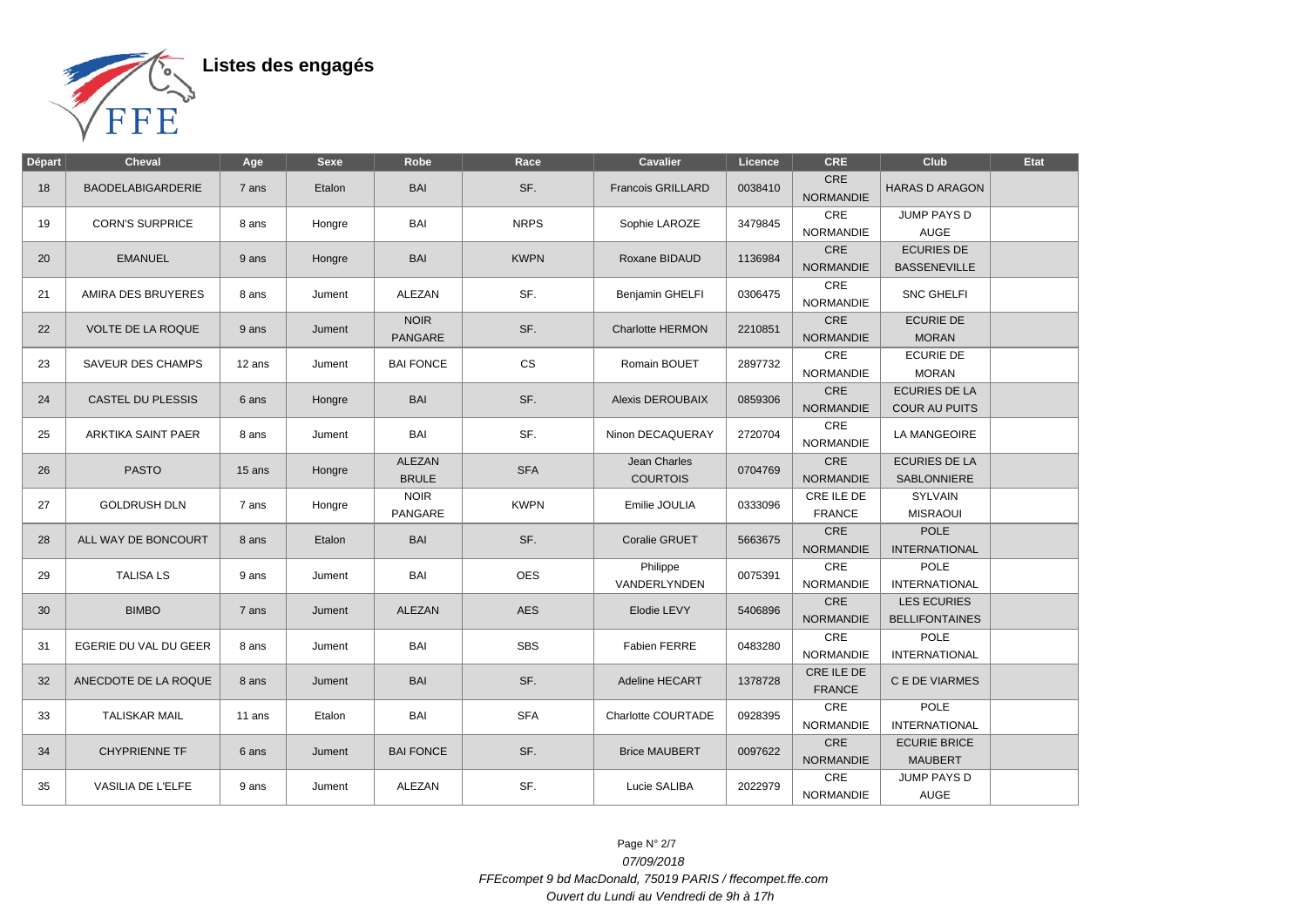

| Départ | <b>Cheval</b>            | Age    | <b>Sexe</b>     | Robe              | Race       | <b>Cavalier</b>         | Licence | <b>CRE</b>              | Club                                                                                                                                                                                                                                                                                                                                                                                                                                                                                                                                                                                                       | Etat |
|--------|--------------------------|--------|-----------------|-------------------|------------|-------------------------|---------|-------------------------|------------------------------------------------------------------------------------------------------------------------------------------------------------------------------------------------------------------------------------------------------------------------------------------------------------------------------------------------------------------------------------------------------------------------------------------------------------------------------------------------------------------------------------------------------------------------------------------------------------|------|
|        |                          |        |                 |                   |            |                         |         | CRE                     | <b>ECURIES DU</b>                                                                                                                                                                                                                                                                                                                                                                                                                                                                                                                                                                                          |      |
| 36     | TINA DU DANOIS           | 11 ans | Jument          | <b>BAI</b>        | <b>SFA</b> | Jean Yves GIRARD        | 0585803 | <b>NORMANDIE</b>        | <b>PRESSOIR</b><br><b>ECURIE ESCANDE</b><br><b>POLE</b><br><b>INTERNATIONAL</b><br>ASSO DEAUVILLE<br><b>ST GATIEN HORSE</b><br><b>COMPANY</b><br><b>CLUB HIPPIQUE</b><br>DE PIBRAC<br>ECURIE VAN DYCK<br><b>ECURIES DU</b><br><b>GRAND LAC</b><br><b>DINARD</b><br><b>EMERAUDE</b><br><b>SNC GHELFI</b><br><b>ECURIE DE</b><br><b>MORAN</b><br><b>ECURIES DE LA</b><br><b>COUR AU PUITS</b><br><b>POLE</b><br><b>INTERNATIONAL</b><br><b>SNC GHELFI</b><br><b>EQUITATION</b><br><b>HUNTER STYLE</b><br><b>ECURIES DE</b><br><b>BASSENEVILLE</b><br>JUMP PAYS D<br>AUGE<br>LES ETRIERS D<br><b>ANDAINES</b> |      |
| 37     | <b>BONSAI DE BREVE</b>   | 7 ans  | Hongre          | <b>GRIS</b>       | SF.        | Christophe ESCANDE      | 0099697 | CRE<br><b>NORMANDIE</b> |                                                                                                                                                                                                                                                                                                                                                                                                                                                                                                                                                                                                            |      |
|        |                          |        | Etalon          | <b>BAI</b>        | SF.        |                         |         | <b>CRE</b>              |                                                                                                                                                                                                                                                                                                                                                                                                                                                                                                                                                                                                            |      |
| 38     | CHICAGO DU TERTRE        | 6 ans  |                 |                   |            | <b>Felicie BERTRAND</b> | 0619705 | <b>NORMANDIE</b>        |                                                                                                                                                                                                                                                                                                                                                                                                                                                                                                                                                                                                            |      |
|        |                          |        |                 |                   |            |                         |         | CRE                     |                                                                                                                                                                                                                                                                                                                                                                                                                                                                                                                                                                                                            |      |
| 39     | QUISAS                   | 14 ans | Jument          | BAI               | <b>CS</b>  | Tony HANQUINQUANT       | 0675399 |                         |                                                                                                                                                                                                                                                                                                                                                                                                                                                                                                                                                                                                            |      |
|        |                          |        |                 |                   |            |                         |         | NORMANDIE               |                                                                                                                                                                                                                                                                                                                                                                                                                                                                                                                                                                                                            |      |
|        |                          |        |                 |                   |            |                         |         | <b>CRE</b>              |                                                                                                                                                                                                                                                                                                                                                                                                                                                                                                                                                                                                            |      |
| 40     | <b>BADEN MANCIAIS</b>    | 7 ans  | Hongre          | <b>BAI FONCE</b>  | SF.        | Charlene GUILLEN        | 2348153 | <b>OCCITANIE</b>        |                                                                                                                                                                                                                                                                                                                                                                                                                                                                                                                                                                                                            |      |
|        |                          |        |                 |                   |            |                         |         | CRE                     |                                                                                                                                                                                                                                                                                                                                                                                                                                                                                                                                                                                                            |      |
| 41     | <b>ESTRELLA HERO Z</b>   | 7 ans  | Jument          | <b>ALEZAN</b>     | Z          | Alexa FERRER            | 1312566 | AUVERGNE-R              |                                                                                                                                                                                                                                                                                                                                                                                                                                                                                                                                                                                                            |      |
|        |                          |        |                 |                   |            |                         |         | HONE-ALPES              |                                                                                                                                                                                                                                                                                                                                                                                                                                                                                                                                                                                                            |      |
|        |                          |        |                 |                   | SF.        |                         |         | CRE PAYS DE             |                                                                                                                                                                                                                                                                                                                                                                                                                                                                                                                                                                                                            |      |
| 42     | CASH DE COMBRAILLE       | 6 ans  | Etalon          | <b>BAI FONCE</b>  |            | <b>Baptiste POMMIER</b> | 2385338 | <b>LA LOIRE</b>         |                                                                                                                                                                                                                                                                                                                                                                                                                                                                                                                                                                                                            |      |
|        |                          |        |                 |                   |            |                         |         | CRE                     |                                                                                                                                                                                                                                                                                                                                                                                                                                                                                                                                                                                                            |      |
| 43     | SIMOLO DE LA ROQUE Z     | 6 ans  | Hongre          | <b>GRIS</b>       | Z          | Daphne RATZEL           | 5866428 | <b>BRETAGNE</b>         |                                                                                                                                                                                                                                                                                                                                                                                                                                                                                                                                                                                                            |      |
|        | <b>BALTIKA DES COTIS</b> |        |                 | <b>ALEZAN</b>     | SF.        |                         | 0073353 | CRE                     |                                                                                                                                                                                                                                                                                                                                                                                                                                                                                                                                                                                                            |      |
| 44     |                          | 7 ans  | Jument          |                   |            | Rudy COCK               |         | <b>NORMANDIE</b>        |                                                                                                                                                                                                                                                                                                                                                                                                                                                                                                                                                                                                            |      |
|        | <b>DISCUTIDO LS</b>      |        | Etalon          | BAI               | <b>OES</b> | Christian HERMON        | 0084924 | CRE                     |                                                                                                                                                                                                                                                                                                                                                                                                                                                                                                                                                                                                            |      |
| 45     |                          | 6 ans  |                 |                   |            |                         |         | <b>NORMANDIE</b>        |                                                                                                                                                                                                                                                                                                                                                                                                                                                                                                                                                                                                            |      |
| 46     | CAP HORN DANFER          | 6 ans  | Jument          | <b>GRIS</b>       | SF.        | <b>Alexis DEROUBAIX</b> | 0859306 | CRE                     |                                                                                                                                                                                                                                                                                                                                                                                                                                                                                                                                                                                                            |      |
|        |                          |        |                 |                   |            |                         |         | <b>NORMANDIE</b>        |                                                                                                                                                                                                                                                                                                                                                                                                                                                                                                                                                                                                            |      |
| 47     | <b>EXCEPTIONNELLE</b>    | 8 ans  | Jument          | <b>GRIS CLAIR</b> | <b>OES</b> | Bernardo MOURA          | 4547641 | CRE                     |                                                                                                                                                                                                                                                                                                                                                                                                                                                                                                                                                                                                            |      |
|        |                          |        |                 |                   |            |                         |         | <b>NORMANDIE</b>        |                                                                                                                                                                                                                                                                                                                                                                                                                                                                                                                                                                                                            |      |
| 48     | <b>BELUGA</b>            | 7 ans  | Hongre          | <b>BAI</b>        | <b>CH</b>  | Emilie PAILLOT          | 4648977 | CRE                     |                                                                                                                                                                                                                                                                                                                                                                                                                                                                                                                                                                                                            |      |
|        |                          |        |                 |                   |            |                         |         | <b>NORMANDIE</b>        |                                                                                                                                                                                                                                                                                                                                                                                                                                                                                                                                                                                                            |      |
| 49     | ALIZEE DU DONJON         | 8 ans  | Jument          | <b>GRIS</b>       | SF.        | Nicolas DUPREZ          | 0441046 | <b>CRE</b>              |                                                                                                                                                                                                                                                                                                                                                                                                                                                                                                                                                                                                            |      |
|        |                          |        |                 |                   |            |                         |         | <b>NORMANDIE</b>        |                                                                                                                                                                                                                                                                                                                                                                                                                                                                                                                                                                                                            |      |
| 50     | <b>BACCHUS D'EGLEFIN</b> | 7 ans  | Hongre          | <b>BAI</b>        | <b>OC</b>  | Jerome AMRAM            | 0308162 | CRE                     |                                                                                                                                                                                                                                                                                                                                                                                                                                                                                                                                                                                                            |      |
|        |                          |        |                 |                   |            |                         |         | <b>NORMANDIE</b>        |                                                                                                                                                                                                                                                                                                                                                                                                                                                                                                                                                                                                            |      |
| 51     | <b>CHACCO'S GIRL</b>     |        | 7 ans<br>Jument | BAI               | OLD        | <b>Bruno COUTUREAU</b>  | 0194544 | CRE                     |                                                                                                                                                                                                                                                                                                                                                                                                                                                                                                                                                                                                            |      |
|        |                          |        |                 |                   |            |                         |         | NORMANDIE               |                                                                                                                                                                                                                                                                                                                                                                                                                                                                                                                                                                                                            |      |
| 52     | <b>CEMOI DU VERRON</b>   | 6 ans  | Etalon          | <b>ALEZAN</b>     | SF.        | <b>Teddy THELLIER</b>   | 1276545 | <b>CRE</b>              |                                                                                                                                                                                                                                                                                                                                                                                                                                                                                                                                                                                                            |      |
|        |                          |        |                 |                   |            |                         |         | <b>NORMANDIE</b>        |                                                                                                                                                                                                                                                                                                                                                                                                                                                                                                                                                                                                            |      |

Page N° 3/7 07/09/2018 FFEcompet 9 bd MacDonald, 75019 PARIS / ffecompet.ffe.com Ouvert du Lundi au Vendredi de 9h à 17h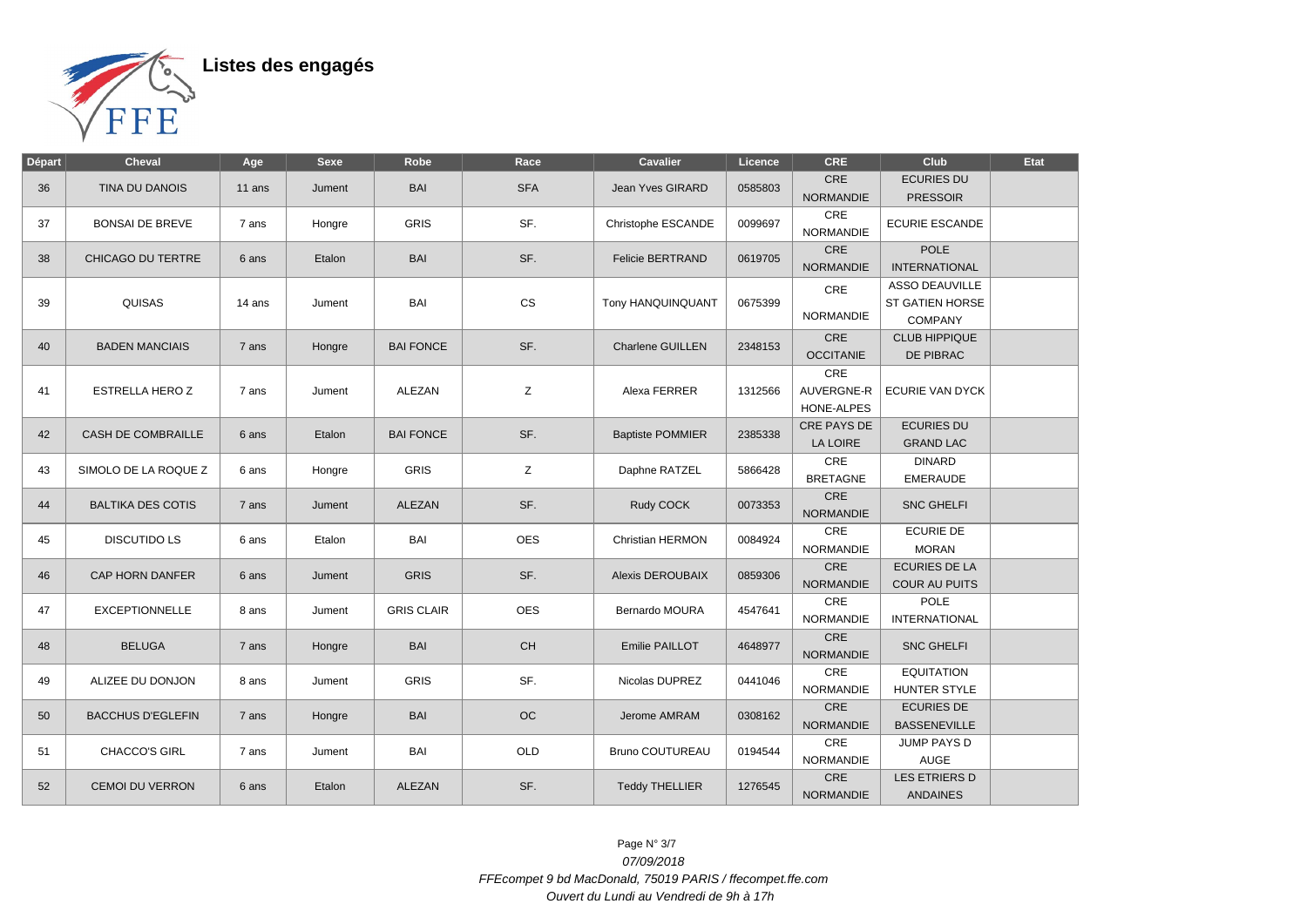

| 53 |                                           |        |        |                    |              |                                  |         |                                 |                                                            |  |
|----|-------------------------------------------|--------|--------|--------------------|--------------|----------------------------------|---------|---------------------------------|------------------------------------------------------------|--|
|    | NOTRE DAME Z                              | 6 ans  | Jument | <b>BAI</b>         | Z            | Benjamin<br><b>GRANDJACQUES</b>  | 0442541 | <b>CRE</b><br><b>NORMANDIE</b>  | <b>SCEA HARAS DU</b><br><b>LOUP</b>                        |  |
| 54 | <b>TINKY VAN DE</b><br><b>CASTERHOEVE</b> | 15 ans | Hongre | <b>GRIS</b>        | <b>SBS</b>   | Estelle TORDJMAN                 | 0082689 | <b>SHORS CRE</b>                | <b>ACSOF</b>                                               |  |
| 55 | <b>BACHIBOUZOUK</b>                       | 7 ans  | Hongre | ALEZAN             | SF.          | Edgar PAILLOUSSE                 | 1202950 | CRE<br><b>NORMANDIE</b>         | <b>HARAS DE SIVA</b><br><b>LAURENCE TAJA</b>               |  |
| 56 | AIR FORCE GEM                             | 8 ans  | Hongre | BAI                | SF.          | Fabien FERRE                     | 0483280 | CRE<br><b>NORMANDIE</b>         | <b>POLE</b><br><b>INTERNATIONAL</b>                        |  |
| 57 | CARACOLE DE LA ROQUE                      | 6 ans  | Jument | BAI                | SF.          | Adeline HECART                   | 1378728 | CRE ILE DE<br><b>FRANCE</b>     | C E DE VIARMES                                             |  |
| 58 | BETTYMOOD DU GENET                        | 7 ans  | Jument | <b>GRIS</b>        | SF.          | Dorine FIRON D<br><b>ALBIGNY</b> | 0155445 | CRE<br><b>NORMANDIE</b>         | POLE<br><b>INTERNATIONAL</b>                               |  |
| 59 | <b>VEGAS DE CHAUMES</b>                   | 9 ans  | Hongre | <b>BAI</b>         | SF.          | Valerie FOUBART                  | 0049096 | CRE<br><b>NORMANDIE</b>         | SHF                                                        |  |
| 60 | JETHRO VD<br><b>BROUWESRHOEVE</b>         | 9 ans  | Hongre | ALEZAN             | <b>BWP</b>   | Lucie SALIBA                     | 2022979 | CRE<br><b>NORMANDIE</b>         | <b>JUMP PAYS D</b><br><b>AUGE</b>                          |  |
| 61 | <b>FLOW GIRL</b>                          | 8 ans  | Jument | <b>BAI MELANGE</b> | <b>KWPN</b>  | Jean Yves GIRARD                 | 0585803 | CRE<br><b>NORMANDIE</b>         | <b>ECURIES DU</b><br><b>PRESSOIR</b>                       |  |
| 62 | <b>COSTA DIAM</b>                         | 6 ans  | Jument | BAI                | SF.          | Christophe ESCANDE               | 0099697 | CRE<br><b>NORMANDIE</b>         | <b>ECURIE ESCANDE</b>                                      |  |
| 63 | <b>BARBIE DE COQUERIE</b>                 | 7 ans  | Jument | <b>ALEZAN</b>      | SF.          | <b>Felicie BERTRAND</b>          | 0619705 | CRE<br><b>NORMANDIE</b>         | <b>POLE</b><br><b>INTERNATIONAL</b>                        |  |
| 64 | CASSIANA                                  | 12 ans | Jument | BAI                | <b>HOLST</b> | Tony HANQUINQUANT                | 0675399 | CRE<br><b>NORMANDIE</b>         | <b>ASSO DEAUVILLE</b><br>ST GATIEN HORSE<br><b>COMPANY</b> |  |
| 65 | <b>CANTHO DE RUEIRE</b>                   | 6 ans  | Hongre | BAI                | SF.          | <b>Charlene GUILLEN</b>          | 2348153 | CRE<br><b>OCCITANIE</b>         | <b>CLUB HIPPIQUE</b><br>DE PIBRAC                          |  |
| 66 | <b>CALIDA HOY</b>                         | 6 ans  | Jument | <b>ALEZAN</b>      | SF.          | Alexa FERRER                     | 1312566 | CRE<br>AUVERGNE-R<br>HONE-ALPES | <b>ECURIE VAN DYCK</b>                                     |  |
| 67 | <b>COLOR D'ICK</b>                        | 6 ans  | Etalon | <b>ALEZAN</b>      | SF.          | <b>Baptiste POMMIER</b>          | 2385338 | CRE PAYS DE<br>LA LOIRE         | <b>ECURIES DU</b><br><b>GRAND LAC</b>                      |  |
| 68 | COME ON DU PLESSIS                        | 6 ans  | Hongre | ALEZAN             | SF.          | Alexis DEROUBAIX                 | 0859306 | CRE<br><b>NORMANDIE</b>         | <b>ECURIES DE LA</b><br><b>COUR AU PUITS</b>               |  |
| 69 | ACAPULCO DE LA ROQUE                      | 8 ans  | Hongre | BAI                | SF.          | Daphne RATZEL                    | 5866428 | CRE<br><b>BRETAGNE</b>          | <b>DINARD</b><br><b>EMERAUDE</b><br><b>EQUITATION</b>      |  |

Page N° 4/7 07/09/2018 FFEcompet 9 bd MacDonald, 75019 PARIS / ffecompet.ffe.com Ouvert du Lundi au Vendredi de 9h à 17h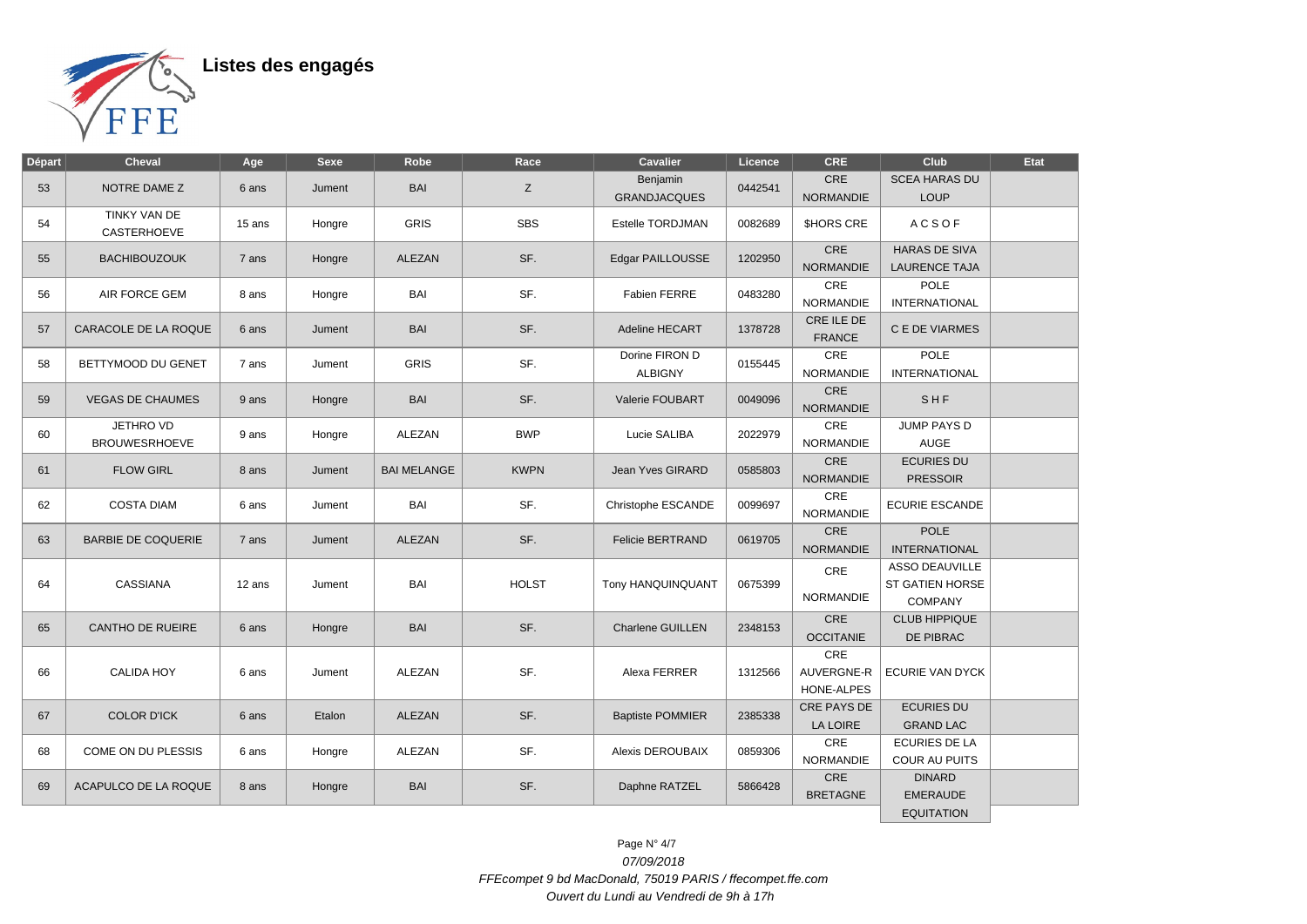

| <b>Départ</b> | <b>Cheval</b>                     | Age      | <b>Sexe</b> | Robe             | Race        | <b>Cavalier</b>                        | Licence | <b>CRE</b>                     | Club                                         | Etat |
|---------------|-----------------------------------|----------|-------------|------------------|-------------|----------------------------------------|---------|--------------------------------|----------------------------------------------|------|
| 70            | CEYLAN DE BLONDEL                 | 6 ans    | Hongre      | BAI              | SF.         | Rudy COCK                              | 0073353 | <b>CRE</b><br><b>NORMANDIE</b> | <b>SNC GHELFI</b>                            |      |
| 71            | <b>MARICUCHA LS</b>               | 6 ans    | Jument      | <b>GRIS</b>      | <b>OES</b>  | Christian HERMON                       | 0084924 | CRE<br><b>NORMANDIE</b>        | <b>ECURIE DE</b><br><b>MORAN</b>             |      |
| 72            | SEA VIEW CRUISE                   | $10$ ans | Jument      | <b>GRIS</b>      | <b>ISH</b>  | <b>Bernardo MOURA</b>                  | 4547641 | CRE<br><b>NORMANDIE</b>        | POLE<br><b>INTERNATIONAL</b>                 |      |
| 73            | AQUARELLE DE CHOIZY               | 8 ans    | Jument      | ALEZAN           | SF.         | Emilie PAILLOT                         | 4648977 | CRE<br><b>NORMANDIE</b>        | <b>SNC GHELFI</b>                            |      |
| 74            | ROCKY DE LA SELUNE                | 13 ans   | Hongre      | <b>BAI</b>       | <b>SFA</b>  | Nicolas DUPREZ                         | 0441046 | CRE<br><b>NORMANDIE</b>        | <b>EQUITATION</b><br><b>HUNTER STYLE</b>     |      |
| 75            | <b>TICTAC VERTEVEUILLE</b>        | 11 ans   | Jument      | ALEZAN           | <b>SFB</b>  | Jerome AMRAM                           | 0308162 | CRE<br><b>NORMANDIE</b>        | <b>ECURIES DE</b><br><b>BASSENEVILLE</b>     |      |
| 76            | <b>CORCOVADO LAS</b>              | 6 ans    | Etalon      | BAI              | SF.         | <b>Bruno COUTUREAU</b>                 | 0194544 | CRE<br>NORMANDIE               | <b>JUMP PAYS D</b><br><b>AUGE</b>            |      |
| 77            | AFFIXE DU VALON                   | 8 ans    | Etalon      | ALEZAN           | SF.         | <b>Teddy THELLIER</b>                  | 1276545 | CRE<br><b>NORMANDIE</b>        | LES ETRIERS D<br><b>ANDAINES</b>             |      |
| 78            | <b>HUMMER D</b>                   | 6 ans    | Hongre      | BAI              | <b>KWPN</b> | <b>Benjamin</b><br><b>GRANDJACQUES</b> | 0442541 | CRE<br><b>NORMANDIE</b>        | <b>SCEA HARAS DU</b><br><b>LOUP</b>          |      |
| 79            | <b>EXQUIS DU SEIGNEUR</b>         | 8 ans    | Hongre      | <b>BAI FONCE</b> | <b>SBS</b>  | Estelle TORDJMAN                       | 0082689 | <b>SHORS CRE</b>               | <b>ACSOF</b>                                 |      |
| 80            | <b>CANELA D'AUGE</b>              | 6 ans    | Jument      | <b>ALEZAN</b>    | SF.         | Edgar PAILLOUSSE                       | 1202950 | CRE<br><b>NORMANDIE</b>        | <b>HARAS DE SIVA</b><br><b>LAURENCE TAJA</b> |      |
| 81            | CHIARA GEM                        | 6 ans    | Jument      | <b>BAI FONCE</b> | SF.         | <b>Fabien FERRE</b>                    | 0483280 | CRE<br><b>NORMANDIE</b>        | <b>POLE</b><br><b>INTERNATIONAL</b>          |      |
| 82            | <b>BABAR DE LA ROQUE</b>          | 7 ans    | Hongre      | <b>BAI</b>       | SF.         | Adeline HECART                         | 1378728 | CRE ILE DE<br><b>FRANCE</b>    | C E DE VIARMES                               |      |
| 83            | <b>NIAGARA</b>                    | 7 ans    | Jument      | BAI              | OLD         | <b>Gaspard TAVERNE</b>                 | 5479873 | CRE<br><b>NORMANDIE</b>        | <b>JUMP PAYS D</b><br><b>AUGE</b>            |      |
| 84            | CENTINA DE CHAMPLOUE              | 6 ans    | Jument      | BAI              | SF.         | Etienne LENOT                          | 0510024 | CRE<br><b>NORMANDIE</b>        | C E LA TAILLE<br><b>RONDE</b>                |      |
| 85            | BLUEBERRY DE BREVE                | 7 ans    | Hongre      | <b>GRIS</b>      | SF.         | Sandra CHAPUS                          | 5432980 | CRE<br><b>NORMANDIE</b>        | <b>ECURIE ESCANDE</b>                        |      |
| 86            | COOPER Z                          | 6 ans    | Hongre      | <b>GRIS</b>      | Z           | J Sylvestre MARTIN                     | 0438770 | CRE<br>NORMANDIE               | <b>ECURIES DE LA</b><br>COUR AU PUITS        |      |
| 87            | <b>UKA D'ANGE</b>                 | 10 ans   | Hongre      | <b>ALEZAN</b>    | <b>SFA</b>  | Mathilde SALLEY                        | 2048783 | CRE<br><b>NORMANDIE</b>        | LA VILLEDIEU                                 |      |
| 88            | <b>BARNABE DE L'ORDENAPE</b><br>Z | 6 ans    | Hongre      | <b>BAI</b>       | Z           | <b>Benoit MAHEU</b>                    | 5880020 | CRE<br><b>NORMANDIE</b>        | <b>POLE</b><br><b>INTERNATIONAL</b>          |      |

Page N° 5/7 07/09/2018 FFEcompet 9 bd MacDonald, 75019 PARIS / ffecompet.ffe.com Ouvert du Lundi au Vendredi de 9h à 17h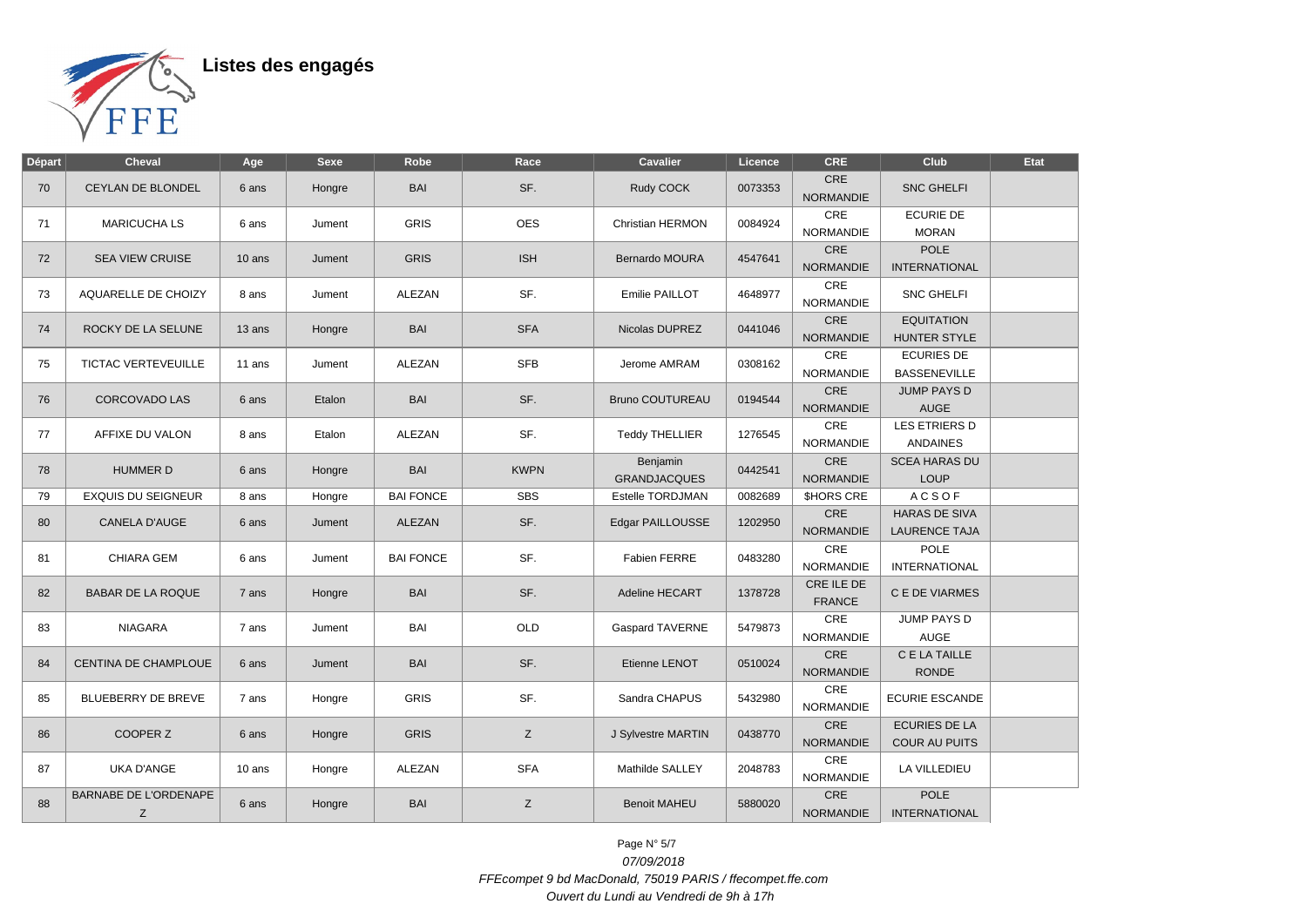

DU CHEVAL



Page N° 6/7 07/09/2018 FFEcompet 9 bd MacDonald, 75019 PARIS / ffecompet.ffe.com Ouvert du Lundi au Vendredi de 9h à 17h